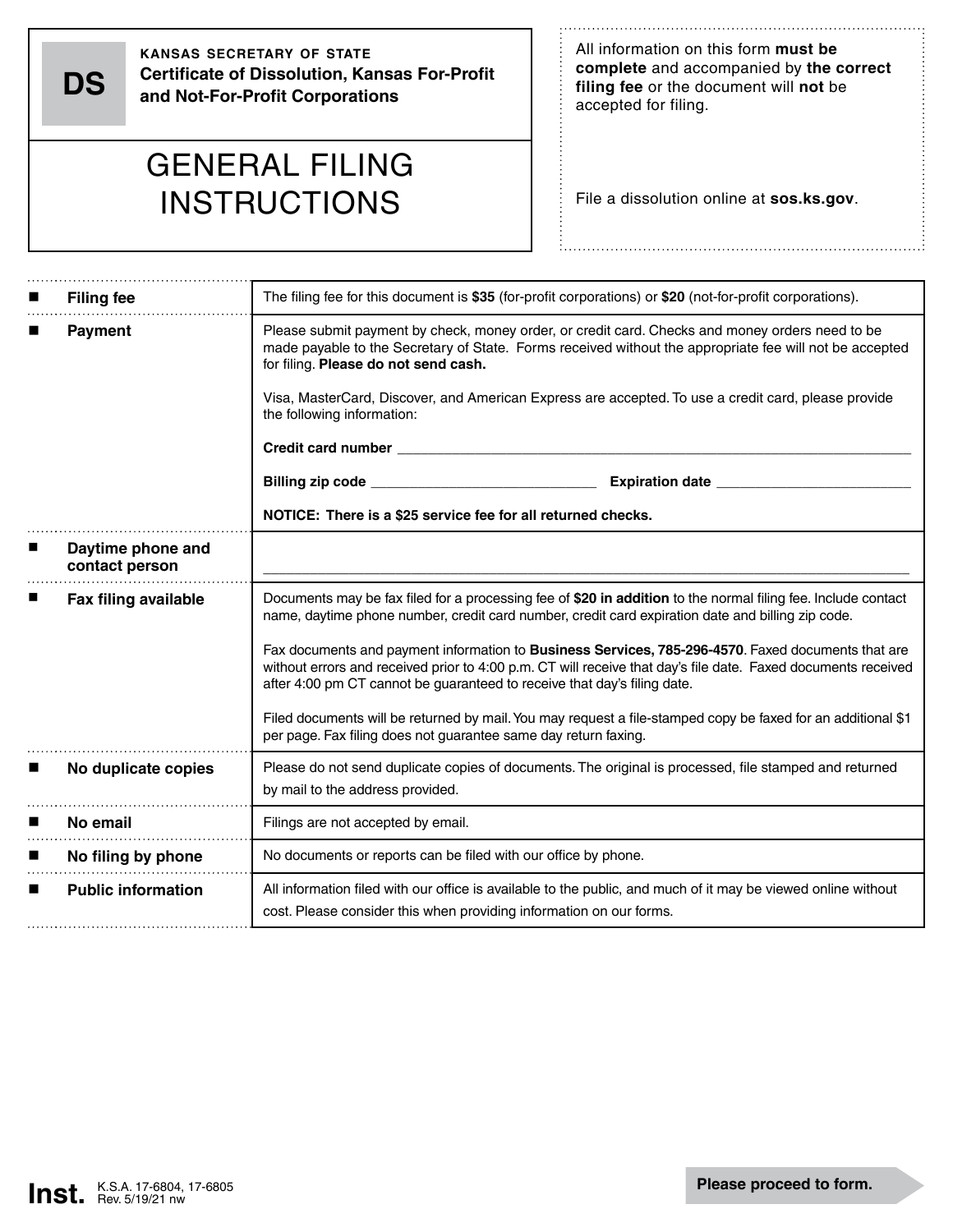| FOR-PROFIT 53-01<br>(785) 296-4564<br>NOT-FOR-PROFIT 53-13<br>kssos@ks.gov<br>sos.ks.gov<br>THIS SPACE FOR OFFICE USE ONLY.<br>Note: If this certificate is submitted after the close of the corporation's tax year, an annual report and fee must be<br>submitted with or filed prior to the certificate of dissolution. If the corporation has forfeited, it must reinstate before<br>filing a certificate of dissolution.<br><b>Business entity ID/file</b><br>number:<br>Name of corporation:<br>Must match name on record<br>with the Secretary of State.<br>Month<br>Day<br>Year<br>Date the dissolution<br>was authorized:<br>Name<br>Name and mailing<br>address of each<br>officer:<br><b>Mailing Address</b><br>Do not leave blank. If<br>additional space is needed<br>City<br>Zip Code<br>please provide an attachment.<br>State<br>Country |                                                                           | <b>KANSAS SECRETARY OF STATE</b><br><b>Certificate of Dissolution, Kansas For-Profit</b><br><b>DS</b><br>and Not-For-Profit Corporations |  |  |  |  |  |  |  |  |
|---------------------------------------------------------------------------------------------------------------------------------------------------------------------------------------------------------------------------------------------------------------------------------------------------------------------------------------------------------------------------------------------------------------------------------------------------------------------------------------------------------------------------------------------------------------------------------------------------------------------------------------------------------------------------------------------------------------------------------------------------------------------------------------------------------------------------------------------------------|---------------------------------------------------------------------------|------------------------------------------------------------------------------------------------------------------------------------------|--|--|--|--|--|--|--|--|
|                                                                                                                                                                                                                                                                                                                                                                                                                                                                                                                                                                                                                                                                                                                                                                                                                                                         | Memorial Hall, 1st Floor<br>120 S.W. 10th Avenue<br>Topeka, KS 66612-1594 |                                                                                                                                          |  |  |  |  |  |  |  |  |
|                                                                                                                                                                                                                                                                                                                                                                                                                                                                                                                                                                                                                                                                                                                                                                                                                                                         |                                                                           |                                                                                                                                          |  |  |  |  |  |  |  |  |
|                                                                                                                                                                                                                                                                                                                                                                                                                                                                                                                                                                                                                                                                                                                                                                                                                                                         |                                                                           |                                                                                                                                          |  |  |  |  |  |  |  |  |
|                                                                                                                                                                                                                                                                                                                                                                                                                                                                                                                                                                                                                                                                                                                                                                                                                                                         | 1.<br>2.                                                                  |                                                                                                                                          |  |  |  |  |  |  |  |  |
|                                                                                                                                                                                                                                                                                                                                                                                                                                                                                                                                                                                                                                                                                                                                                                                                                                                         |                                                                           |                                                                                                                                          |  |  |  |  |  |  |  |  |
|                                                                                                                                                                                                                                                                                                                                                                                                                                                                                                                                                                                                                                                                                                                                                                                                                                                         | 3 <sub>1</sub><br>4.                                                      |                                                                                                                                          |  |  |  |  |  |  |  |  |

City State Zip Code Country

City State Zip Code Country

City State Zip Code Country

.................................

Name

Name

Mailing Address

Mailing Address